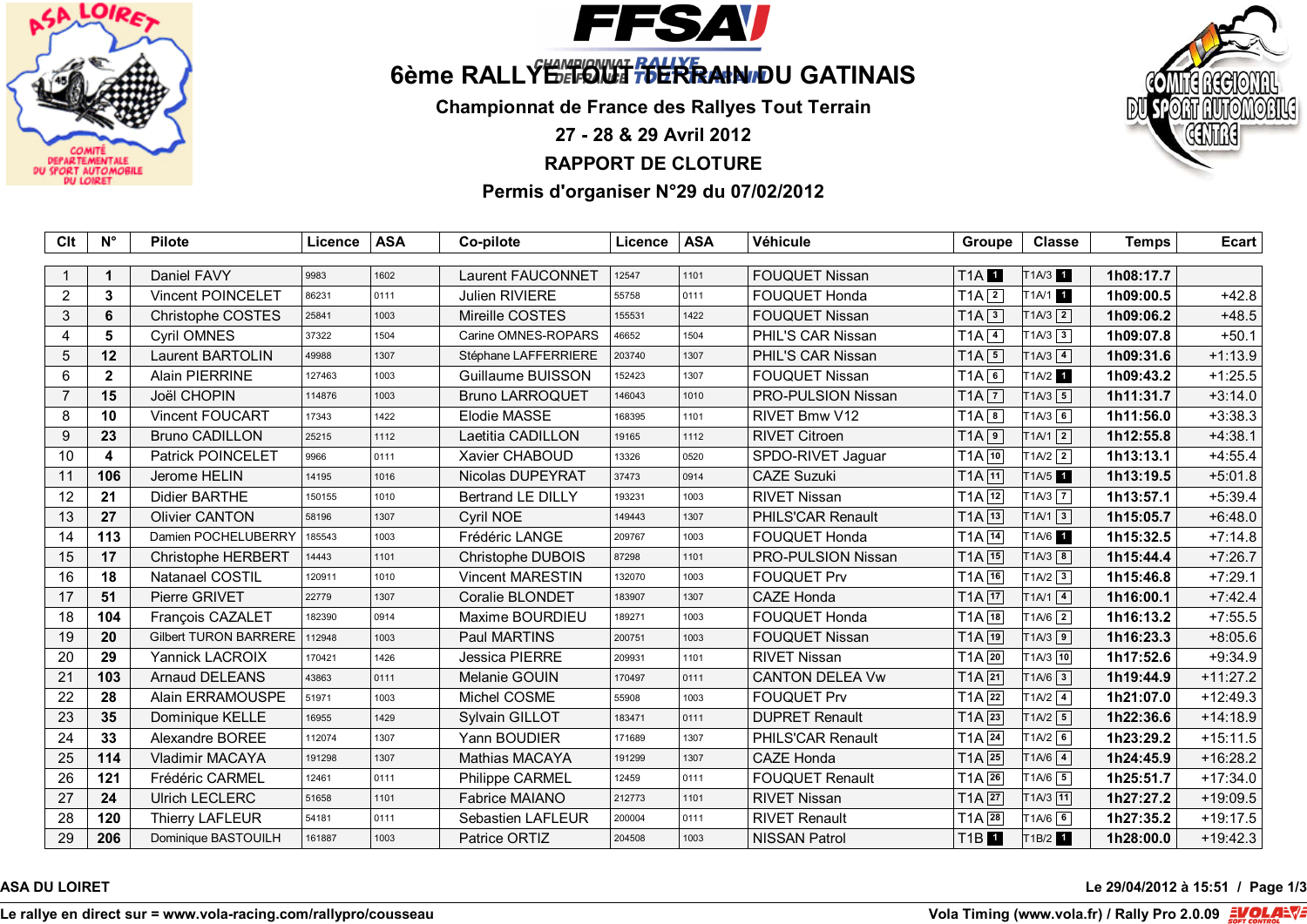### **6ème RALLYE TOUT TERRAIN DU GATINAIS Championnat de France des Rallyes Tout Terrain 27 - 28 & 29 Avril 2012 RAPPORT DE CLOTURE Permis d'organiser N°29 du 07/02/2012**

| Clt | $N^{\circ}$ | <b>Pilote</b>          | Licence | <b>ASA</b> | Co-pilote               | Licence | <b>ASA</b> | <b>Véhicule</b>             | <b>Groupe</b>       | <b>Classe</b>           | Temps     | Ecart      |
|-----|-------------|------------------------|---------|------------|-------------------------|---------|------------|-----------------------------|---------------------|-------------------------|-----------|------------|
|     |             |                        |         |            |                         |         |            |                             |                     |                         |           |            |
| 30  | 22          | Jérôme VIGNE           | 168790  | 1101       | <b>Alain VIGNE</b>      | 177659  | 1101       | <b>RIVET Prv</b>            | $T1A$ <sup>29</sup> | $T1A/2$ $\boxed{7}$     | 1h28:37.7 | $+20:20.0$ |
| 31  | 243         | <b>Benoit BERTRAND</b> | 213177  | 1613       | <b>Estelle TERRISSE</b> | 200423  | 1613       | MITSUBISHI Pajero           | T2 <b>1</b>         | T2/D 1                  | 1h29:13.9 | $+20:56.2$ |
| 32  | 34          | <b>Emmanuel MERLE</b>  | 185161  | 1101       | Joffrey SAUVAL          | 188894  | 1101       | <b>FOUQUET Nissan</b>       | $T1A$ 30            | $1A/3$ 12               | 1h29:54.2 | $+21:36.5$ |
| 33  | 32          | Thierry QUESTIER       | 18470   | 1317       | <b>Mathieu VAUTIER</b>  | 169015  | 1317       | <b>RIVET Citroen</b>        | $T1A$ $31$          | $1A/2$ 8                | 1h30:13.1 | $+21:55.4$ |
| 34  | 209         | Xavier CHAUX           | 170728  | 1003       | Etienne CHARMES         | 213729  | 1602       | <b>JEEP Cherokee</b>        | $T1B$ <sup>2</sup>  | $T1B/2$ 2               | 1h30:55.5 | $+22:37.8$ |
| 35  | 205         | <b>Vincent BARRES</b>  | 117630  | 0805       | Fréderic BARRES         | 185273  | 0805       | MITSUBISHI Pajero           | $T2$ <sup>2</sup>   | $T2/D$ $2$              | 1h32:22.7 | $+24:05.0$ |
| 36  | 122         | Patrick JUIN           | 22785   | 1307       | <b>Flavien JUIN</b>     | 198455  | 1307       | <b>PATBUG Renault</b>       | $T1A$ 32            | $1A/6$ 7                | 1h35:29.6 | $+27:11.9$ |
| 37  | 202         | <b>Fabien DAIGNEAU</b> | 122028  | 1307       | David LOT               | 122029  | 1307       | JEEP Cherokee               | $T2\sqrt{3}$        | T2/2 1                  | 1h35:58.0 | $+27:40.3$ |
| 38  | 208         | <b>Vincent VERET</b>   | 195796  | 1307       | Sandrine VERET/PESQUOT  | 206640  | 1307       | <b>LAND ROVER Discovery</b> | $T2$ $4$            | $T2/D$ 3                | 1h38:44.9 | $+30:27.2$ |
| 39  | 217         | Nicolas BOSSARD        | 26150   | 1307       | Pierre BOSSARD          | 26150E1 | 1307       | MITSUBISHI Pajero           | $T2\sqrt{5}$        | $T2/2$ $\boxed{2}$      | 1h40:37.8 | $+32:20.1$ |
| 40  | 124         | <b>Fabien RIDEL</b>    | 187345  | 1317       | Damien BESNARD          | 75486   | 1307       | <b>PHIL'S CAR Renault</b>   | $T1A$ 33            | $T1A/6$ $\boxed{8}$     | 1h46:15.5 | $+37:57.8$ |
| 41  | 219         | Christian JADE         | 169031  | 1504       | Noelyne FOUASSE         | 183945  | 1307       | LADA Niva                   | $T1B$ <sup>3</sup>  | $1B/1$ 1                | 1h49:50.8 | $+41:33.1$ |
| 42  | 127         | Pierre COSTABADIE      | 176079  | 1422       | Jean Philippe MARTINI   | 201265  | 1422       | <b>FLAC Renault</b>         | $T1A$ 34            | $T1A/6$ $9$             | 1h54:18.0 | $+46:00.3$ |
| 43  | 126         | Stephane CLEYET        | 37819   | 0501       | François CLEYET         | 214344  | 0501       | PHIL'S CAR Peugeot          | $T1A$ 35            | T1A/6 10                | 1h58:59.5 | $+50:41.8$ |
| 44  | 128         | Philippe RAPINE        | 39850   | 0111       | Justine RAPINE          | 166960  | 0111       | CAZE Vw                     | $T1A$ 36            | $\lceil 1A/6 \rceil$ 11 | 2h01:00.5 | $+52:42.8$ |
| 45  | 220         | <b>Alain COINTEAUX</b> | 168036  | 1504       | Dominique CATINOT       | 207628  | 1504       | LADA Niva                   | $T2$ 6              | T2/1 1                  | 2h05:23.5 | $+57:05.8$ |

#### **Liste des Forfaits**

| つに<br>zə | VOISIN<br>Antoir | 120214<br>14941 | 1411 | 'OISIN<br>$\Delta$ aniel<br>$\overline{M}$ | 4537 | 0112 | MPS Nissan | $\mathbf{r}$ |  | t avant les vérifs.<br>$ \sim$ r+c<br>- 00 12 |
|----------|------------------|-----------------|------|--------------------------------------------|------|------|------------|--------------|--|-----------------------------------------------|
|----------|------------------|-----------------|------|--------------------------------------------|------|------|------------|--------------|--|-----------------------------------------------|

#### **Liste des Abandons**

| 26  | Georges BEAUFILS           | 27473  | 0805 | Philippe ESTEVES           | 182537 | 0805 | <b>RIVET Nissan</b>    | T <sub>1</sub> A | T1A/3 | Mécanique au CH 8B                |
|-----|----------------------------|--------|------|----------------------------|--------|------|------------------------|------------------|-------|-----------------------------------|
| 19  | Stéphane ABADIE            | 25535  | 1003 | <b>Yves HUGUENARD</b>      | 190495 | 1010 | <b>FOUQUET Renault</b> | T <sub>1</sub> A | T1A/1 | Mécanique au CH 7                 |
| 31  | Matthieu DE BANES GARDONNE | 187021 | 1307 | Delphine DE BANES GARDONNE | 197906 | 1307 | <b>PILET Renault</b>   | T <sub>1</sub> A | TA/2  | Mécanique dans ES 1               |
|     | Carlos SOARES              | 18409  | 0111 | <b>Christophe AUBRY</b>    | 131656 | 1422 | <b>RIVET Nissan</b>    | T <sub>1</sub> A | T1A/3 | Mécanique au CH 8B                |
| 116 | Jean-Michel SEGUINAUD      | 30749  | 1101 | Yann ROBILLARD             | 215290 | 0111 | PHILS'CAR Renault      | T <sub>1</sub> A | T1A/6 | Mécanique dans ES 2               |
| 119 | <b>Gwendal PORTRON</b>     | 187347 | 1307 | Julien NOË                 | 212591 | 1307 | <b>CAZE Renault</b>    | T <sub>1</sub> A | T1A/6 | Mécanique dans ES 2               |
| 125 | Guillaume LECOUFLET 208096 |        | 1504 | Jean Marc LECOUFLET        | 208095 | 1504 | PHIL'S CAR Renault     | T <sub>1</sub> A | T1A/6 | Mécanique dans ES 2               |
| 242 | Hervé TRUANT               | 197325 | 1016 | Patricia LABORDE           | 201480 | 1016 | <b>NISSAN Patrol</b>   | T <sub>1</sub> B | T1B/2 | Mécanique au point stop de l'ES 2 |
| 14  | Guillaume MONCHAUX 148663  |        | 1003 | Julien BRIZARD             | 167164 | 1003 | <b>FOUQUET Porsche</b> | T <sub>1</sub> A | T1A/3 | Mécanique au CH 10A               |
| 105 | Christophe MARESSE         | 159047 | 0111 | Elodie VILLEFRANQUE 166261 |        | 0111 | <b>CAZE Suzuki</b>     | T <sub>1</sub> A | T1A/5 | Mécanique au CH 11B               |
| 211 | Franck OLAIZOLA            | 25538  | 1003 | Pascal LUCON               | 16937  | 1429 | JEEP Jeep              | T <sub>1</sub> B | T1B/2 | Mécanique au CH 13B               |
| 101 | Nicolas LARROQUET          | 132846 | 1010 | Stéphane CASSAGNE          | 148678 | 1003 | <b>RIVET Renault</b>   | T <sub>1</sub> A | T1A/6 | Mécanique au CH 13B               |

# **ASA DU LOIRET** Le 29/04/2012 à 15:51 / Page 2/3

#### **Le rallye en direct sur = www.vola-racing.com/rallypro/cousseau Vola Timing (www.vola.fr) / Rally Pro 2.0.09**